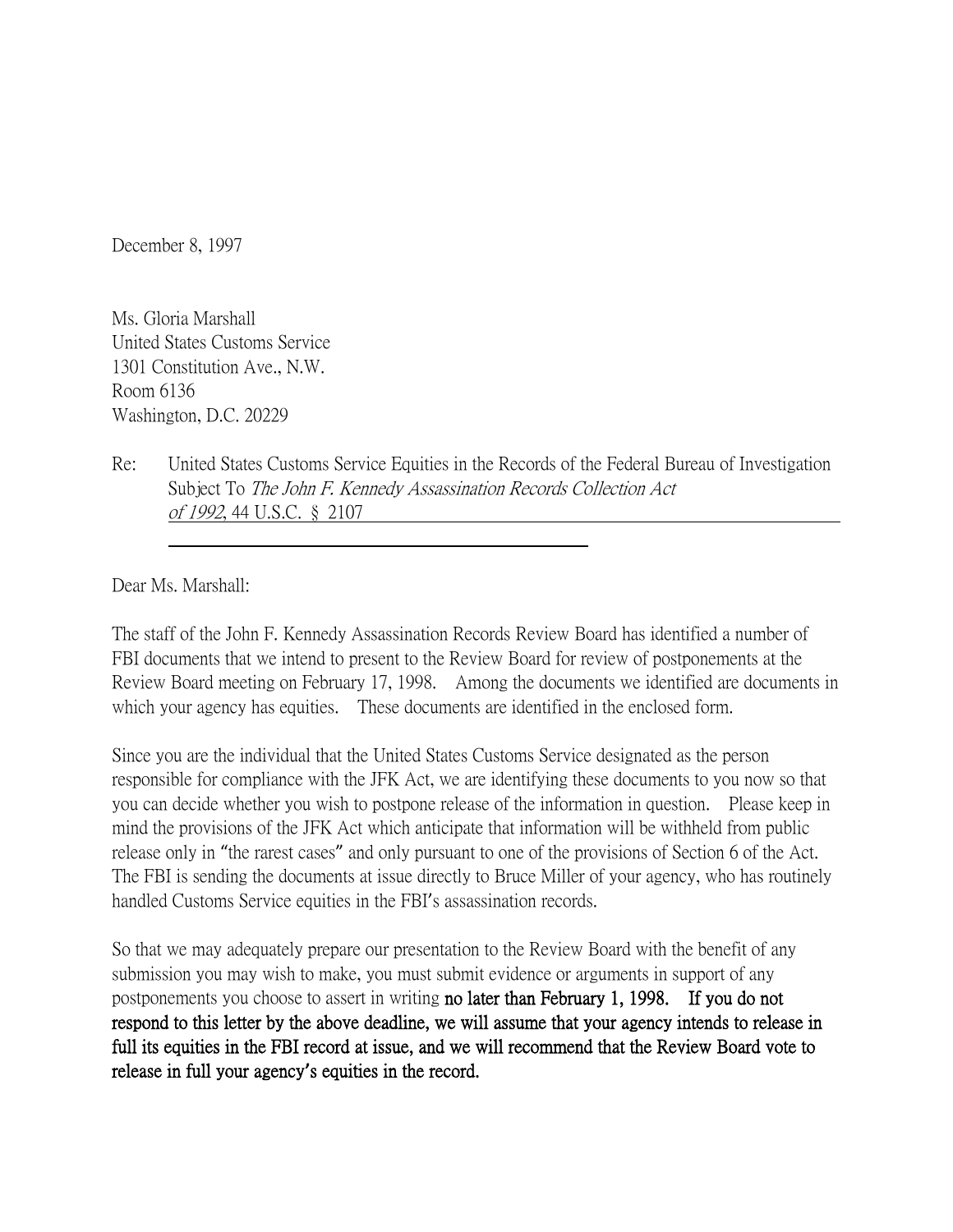Ms. Gloria Marshall December 8, 1997 Page 2

In many of the FBI documents with third agency equities, we believe that the third agencies could, consistent with their current guidelines for JFK assassination-related information, consent to full release of the information at issue.

If you have any questions regarding the documents identified on the enclosed forms, please call Carol Keeley or Debbie Beatty of the JFK Task Force at the FBI at (202) 324-0571 or Laura Denk or Kevin Tiernan of the Review Board staff at (202) 724-0088. Thank you, in advance, for your cooperation.

Sincerely,

T. Jeremy Gunn Executive Director

Enclosure

cc: Mr. Bruce Miller United States Customs Service 1301 Constitution Ave., N.W. Room 6136 Washington, D.C. 20229